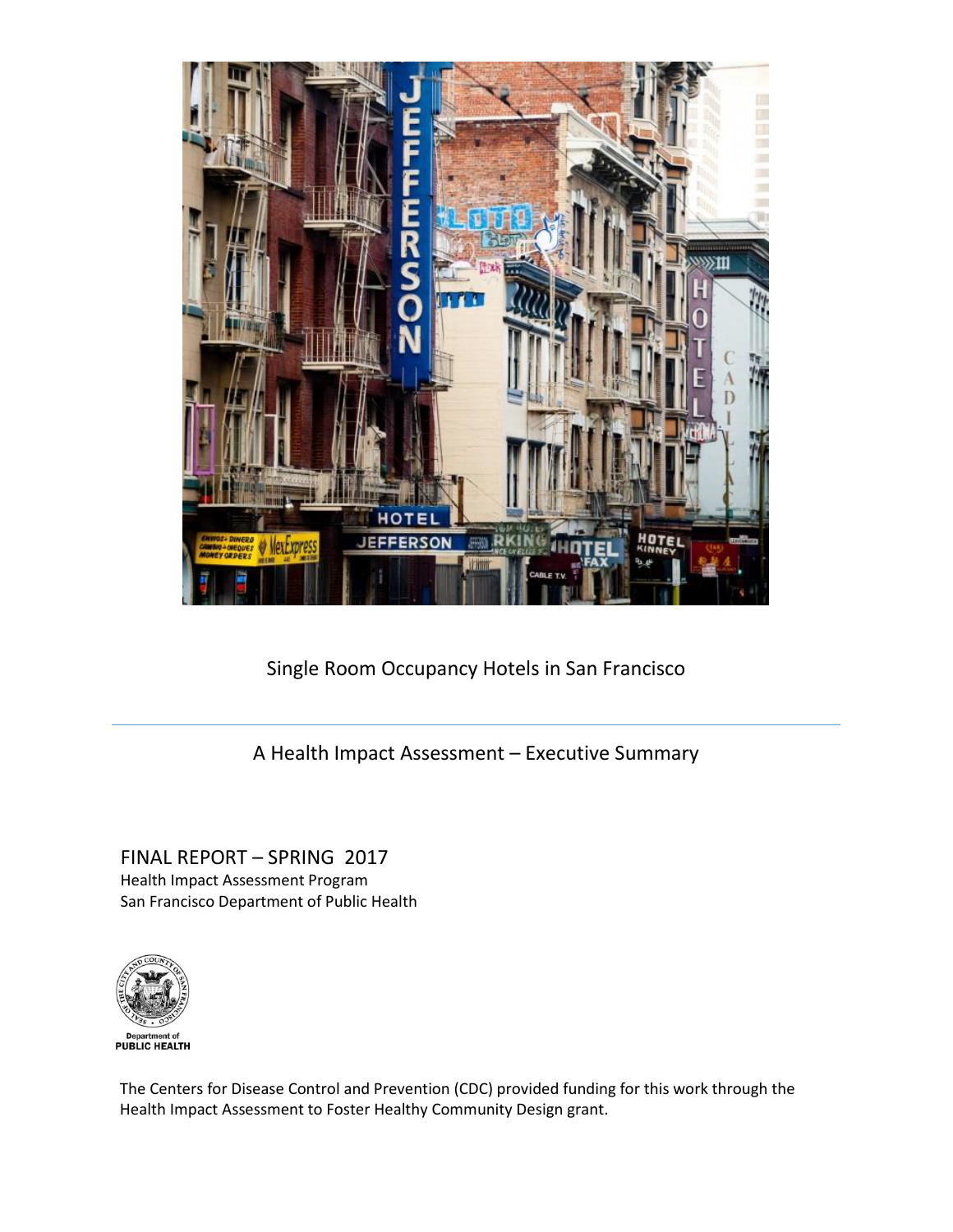# **This report was prepared by**

The San Francisco Department of Public Health The Health Impact Assessment (HIA) Program HIA Project Director: Cynthia Comerford

## **Contact**

Cynthia Comerford, Manager Office of Policy and Planning San Francisco Department of Public Health 101 Grove Street, Suite 330 San Francisco, CA 94102 Phone: 415‐554‐2626 [Cyndy.comerford@sfdph.org](mailto:Cyndy.comerford@sfdph.org)

## **The Health Impact Assessment Program Team**

Meg Wall Shui, Senior Epidemiologist Max Gara, Health Impact Assessment Project Coordinator Devan Morris, GIS Developer and Analyst Megan Wier, Director, Program on Health, Equity & Sustainability Kristen Barrera, Research Assistant Page Cruza, Research Assistant Paula Jones, Director of Food Systems/ Office of Equity and Quality Improvement

#### **Acknowledgments**

San Francisco Department of Public Health (SFDPH) provided funding for staff to participate in this project.

The Centers for Disease Control and Prevention (CDC) provided funding for this project through a Health Impact Assessment grant (CDC‐RFA‐EH11‐1104).

Colleagues and organizations were generous with their time and ideas.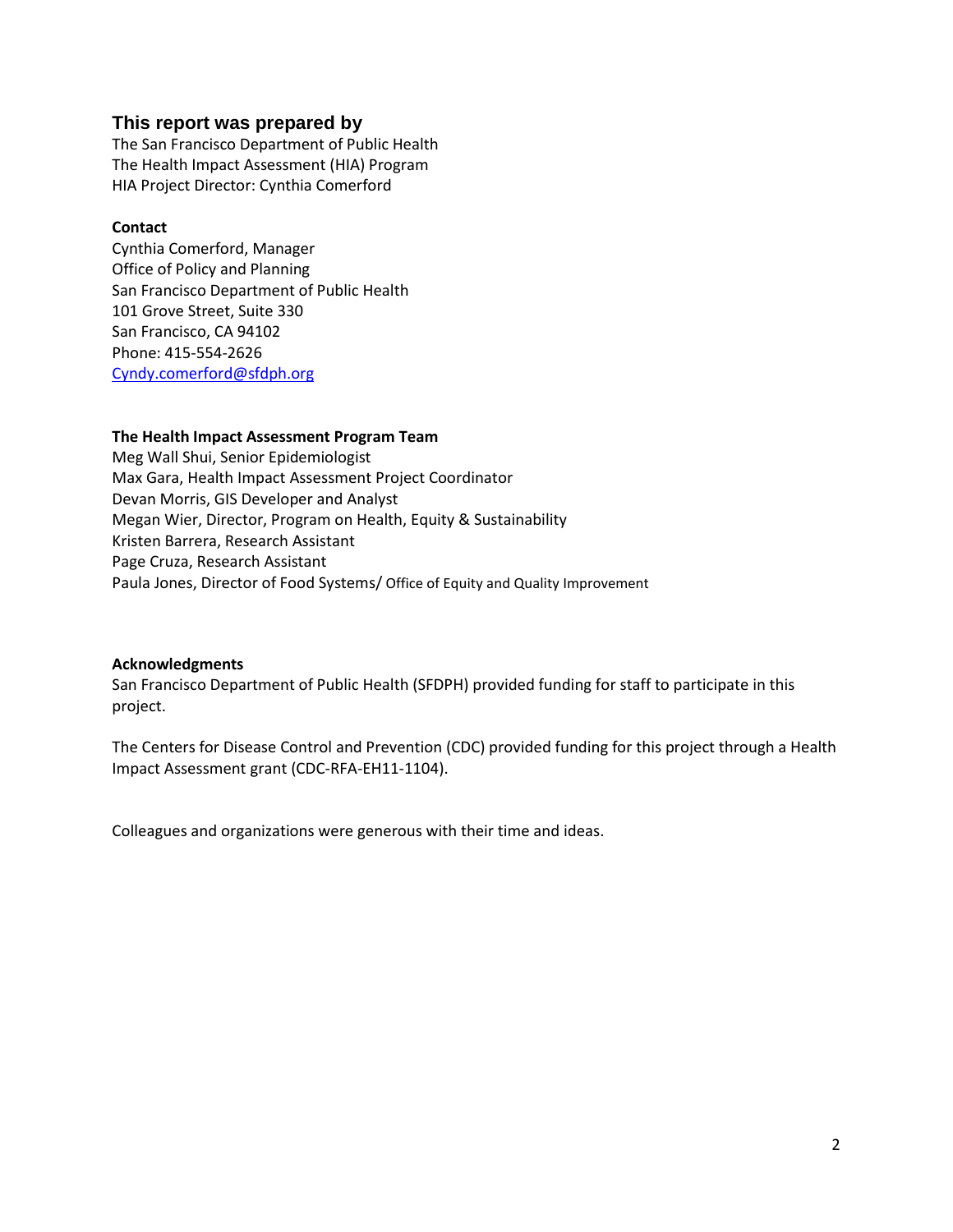# Executive Summary

In San Francisco, single room occupancy (SRO) hotels make up the largest supply of low-cost housing for our most vulnerable neighbors—seniors, adults with disabilities, and children. While much work has been done to try to improve the living conditions within and around SROs, many quality of life issues persist. **The objective of this health impact assessment (HIA) was to identify and evaluate current living conditions in and around SROs and potential policies to improve the health of residents in SROs**. Because no discrete policy target was proposed, SFDPH staff went through an extensive exploratory outreach process to help determine what policies would benefit the most from examination with HIA. The chosen policies for analysis include: 1) Requiring or incentivizing SRO operators to obtain an SRO Operator Training Certificate; 2) Increasing facility data reporting requirements for certain SRO housing attributes (e.g. number of rooms); and 3) Incorporating data analytics and enhanced data analysis into City department operations.

The HIA employed mixed research methods (quantitative analysis, focus groups and key stakeholders interviews, and literature review*)* to identify potential policies, examine existing conditions relevant to SRO tenants' health, evaluate departmental inspection processes, and estimate the impact the potential policies would have on SRO resident health.

# **Key Findings**

# *Existing Conditions*

- SRO buildings are older on average than San Francisco's housing stock. The majority of SROs were constructed immediately after the 1906 earthquake (median year 1909, average year 1914), unlike the majority of housing stock in San Francisco (median year 1927, average year 1932).
- The majority (88%) of SRO rooms are located in six zip codes: 94102, 94103, 94108, 94109, 94110, and 94133, which roughly cover the Tenderloin, Nob Hill, South of Market, Mission, Chinatown, North Beach, and Russian Hill.
- It was most common for SRO buildings in all zip codes to have between 0-5 violations issued between 2008 and 2012; however, zip codes 94102 and 94103 had a higher proportion of SRO buildings receiving over 20 violations during the 5 year period.
- The top five most common violations in SROs were for: animals/pests; mold; refuse; sanitation; and structural conditions. This is likely influenced by the predominance of DPH records in the data set.
- The most common potential health outcomes from these violations include: respiratory illness, gastrointestinal illness, injuries from trips and falls, and psychological distress.
- While 30% of the city's land area and 50% of the city's population is within ¼ mile of a SRO, the density of neighborhood challenges found in that quarter mile buffer is disproportionately higher with respect to off-sale alcohol outlets, pedestrian injuries, and crime, for which approximately twothirds of the city totals are concentrated within ¼ mile of SROs.
- SROs are generally located in areas of the city with high access to food resources, including supermarkets, small grocery stores, produce shops, and meat markets, and the city's public health facilities. However, proximity is not always a good indicator of access, due to issues including disposable income, time, mobility, living situations, and other constraints.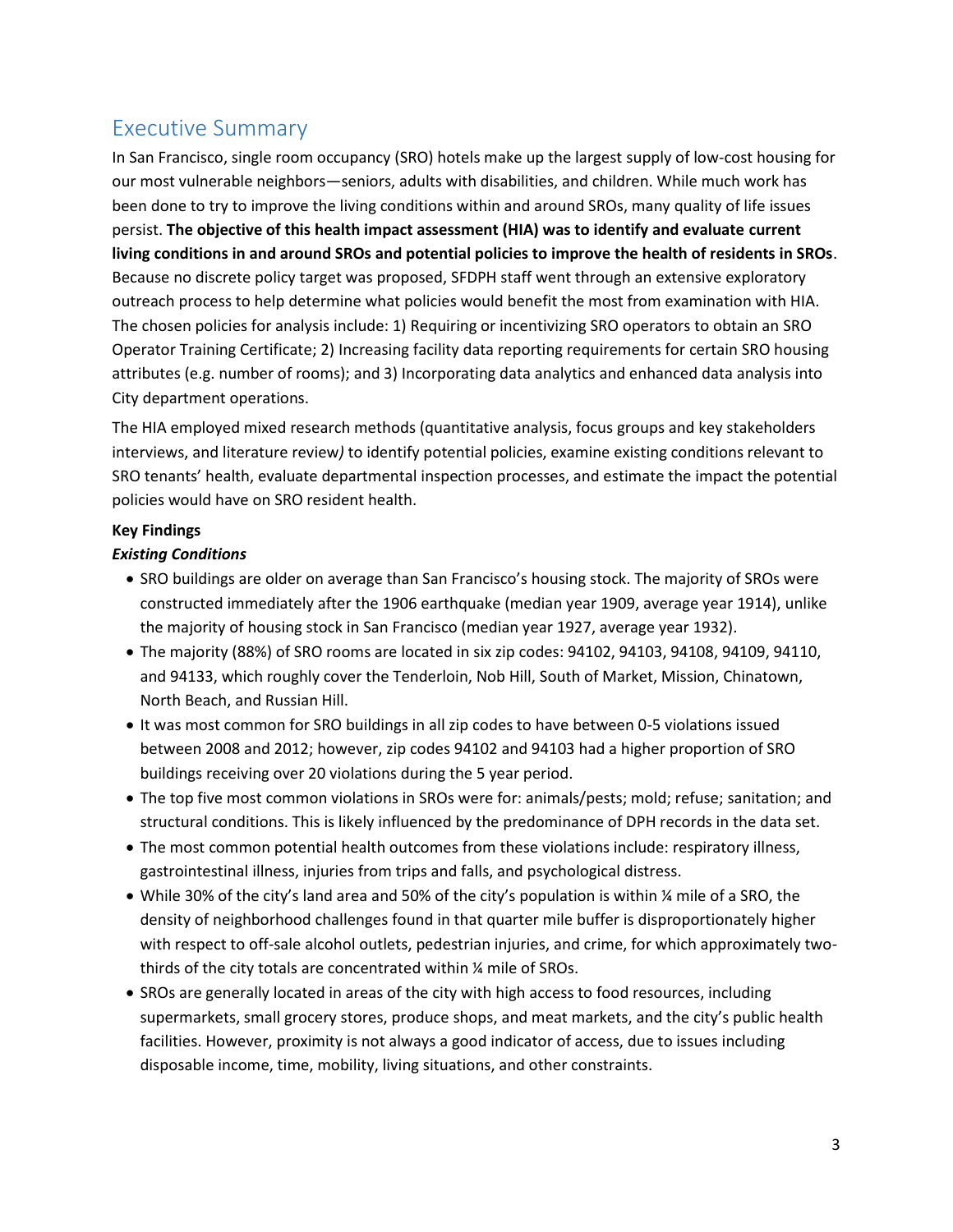- Hospitalization and emergency room (ER) admission rates for residents of zip codes that contain the majority of SROs, show that individuals are being treated at higher rates for many of the same health outcomes that are associated with the most common violation types, including: asthma hospitalization rates that are twice the city average, chronic obstructive pulmonary disease rates that are three times the city average, and ER admissions for self-inflicted injuries that are 3-4 times the city average.
- Zip codes 94102 and 94103 (the Tenderloin and South of Market) experienced both the highest hospitalization rates as well as the highest violation rates. While the examined hospitalizations may not all be attributable to housing conditions, they do indicate that the resident population in those neighborhoods may be particularly vulnerable to the impact of commonly found violations in SROs.
- Between 2013 and 2015, there were a total of 461 drug-related deaths associated with SROs in the Tenderloin and 256 in SOMA that OCME examined. During this time period, 7% of deaths in San Francisco reviewed by OCME were classified as accidental, compared to 23% and 32% of deaths in Tenderloin and South of Market (SOMA), respectively. Of the accidental deaths associated with SROs in Tenderloin and SOMA, 92% and 94% were drug related, respectively. Across the entire city, only 56% of accidental deaths were drug related during this time period.
- In sum, this evidence supports the finding that residents living in SROs have numerous vulnerability factors, including being lower income, people of color, and older age, as well as living in buildings and communities with more concentrated environmental risk factors that contribute to adverse health outcomes. The combination of demographic and environmental vulnerabilities can contribute to poor health outcomes, including increased hospitalization rates – and can benefit from targeted policy changes to protect and promote resident health

### *SRO Operator Focus Groups and Key Informant Interviews*

- The focus group revealed that SRO operators had adequate knowledge of Health, Housing and Fire Codes. As such, it is unlikely that a training focused solely on City codes would significantly improve compliance or tenant health.
- Participants spoke about the fragmentation of Health, Housing and Fire codes and expressed the need for centralized information and a better understanding of each agency's role.
- SRO operators lacked knowledge and/or practices on how to effectively work with tenants and housing issues that resulted from tenant behavior (e.g. hoarding, bed begs) and were not aware of the primary health outcomes of poor housing quality (e.g. asthma, allergies, injuries and falls, skin conditions, burns and fire injuries, and lead poisoning).
- Mental health was seen as a significant health problem, as well as health issues associated with the elderly population, drugs, and alcohol. There was consensus that there has been a dramatic increase in mental health issues over the last five years and the notion of "extreme tenants" impacting the health of other SRO tenants.

### *Data Analytics Literature Review*

 Case studies and existing literature on open data strategies do not necessarily demonstrate they have had direct improvements in health outcomes, but they do indicate that these strategies can potentially lend themselves to increasing the efficiency of public health operations, improving data quality, timeliness, and usefulness, improving data access, and promoting government transparency.